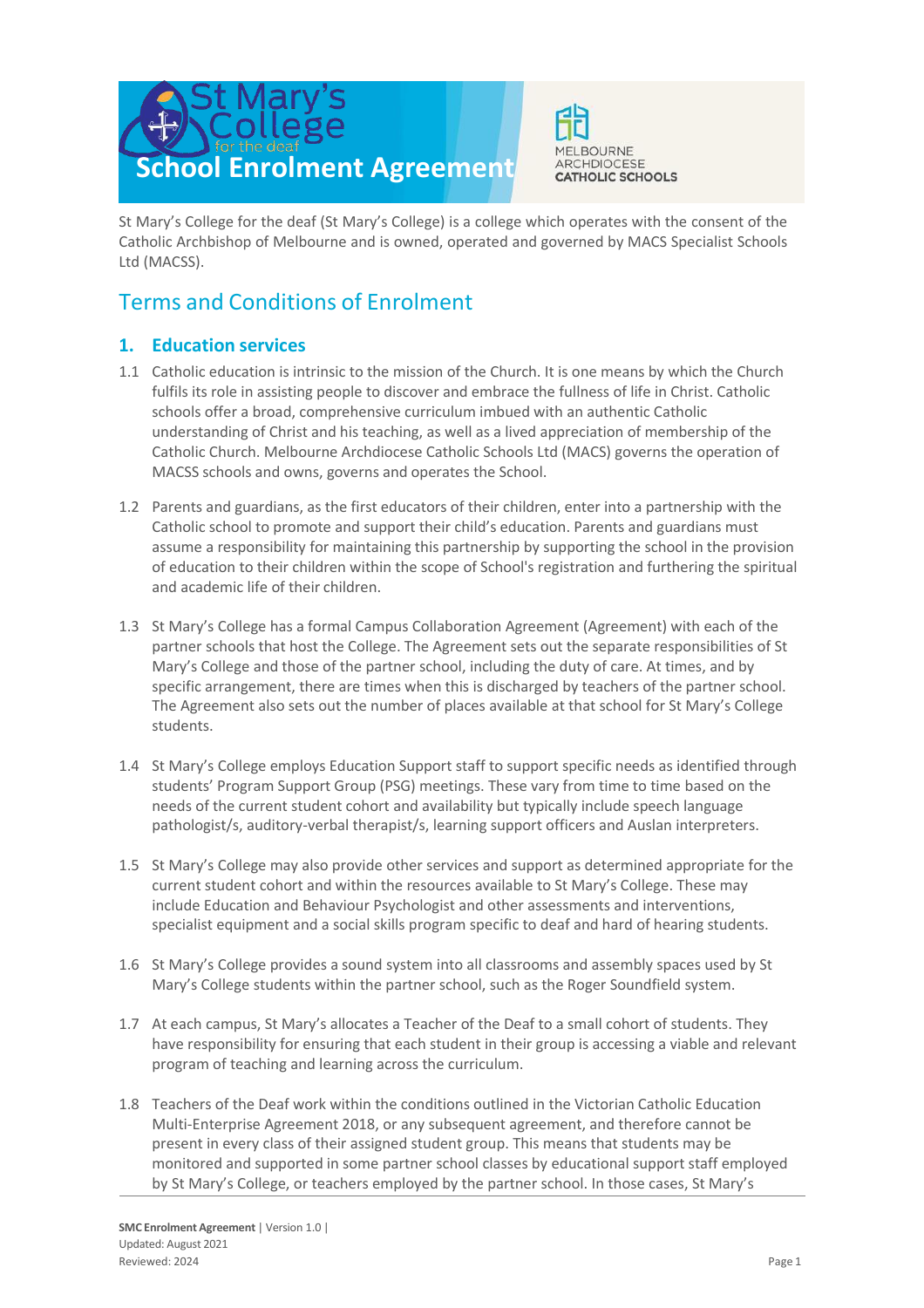College Teacher of the Deaf monitors progress outside of scheduled class time. In that situation, the partner school teacher assumes responsibility for the teaching and learning of those students in accordance with the Agreement with that campus.

# **2. Enrolment**

- 2.1 You are required to provide particular information about your child during the enrolment procedure, both at the application stage and if the school offers your child a place. Please note that lodgement of the enrolment form does not guarantee enrolment at the school. If the information requested is not provided, we may not be able to enrol your child.
- 2.2 To meet MACS and government requirements, you will need to provide the school with a completed enrolment form including, among other things, the information listed below.
	- evidence of your child's date of birth (e.g. birth certificate, passport)
	- religious denomination
	- previous school reports (if applicable)
	- names and addresses of the child and parents/guardians; telephone numbers (home, work, mobile) of parents/guardians
	- names of emergency contacts and their details
	- specific residence arrangements
	- information about the language(s) your child speaks and/or hears at home (including sign languages)
	- nationality and/or citizenship including the visa subclass granted upon entry to Australia (prior to citizenship being granted) where applicable
	- doctor's name and telephone number
	- medical conditions, including immunisation history
	- information on additional learning needs (e.g. whether your child requires additional support in relation to mobility, language, social skills development, welfare needs, challenging behaviours, adjustments to the curriculum, etc.)
	- parenting agreements or court orders, including any guardianship orders

After lodgement of the enrolment form, school staff may need to request further information, for example in relation to any parenting orders, details about your child's deafness or hearing loss, medical conditions or additional learning needs that you have noted on the enrolment form. In addition, it is often useful for parents/guardians to attend a meeting with school staff prior to enrolment to discuss any additional needs your child may have. An interpreter may be organised, if required.

2.3 Subject to any special exercise of discretion by the Board of MACSS, the order of priority for enrolment in our school is detailed in the School Enrolment Policy.

# **3. Fees**

- 3.1 The setting of the levels of fees, levies and other compulsory ad hoc charges in MACSS schools is the responsibility of the School within the prescribed requirements of MACSS, taking into account allocation of government funds. The School offers a number of methods for paying fees, levies and ad hoc charges to reduce any financial burden and to assist financial planning. If you have difficulty in meeting the required payment of fees, levies and ad hoc charges, you are welcome to discuss this with the Principal of the school.
- 3.2 Parents/guardians are responsible for payment of all fees, levies and charges associated with the student's enrolment and attendance at the School, as contained in the School's Fees, Levies and Charges Schedule provided to parents from time to time. The fees must be paid for a child to enrol and to continue enrolment at the school. The School has discretion whether to allow a child to participate in optional or extracurricular St Mary's College or partner school events, such as paid school excursions, camps or extracurricular activities, while fees remain due and payable.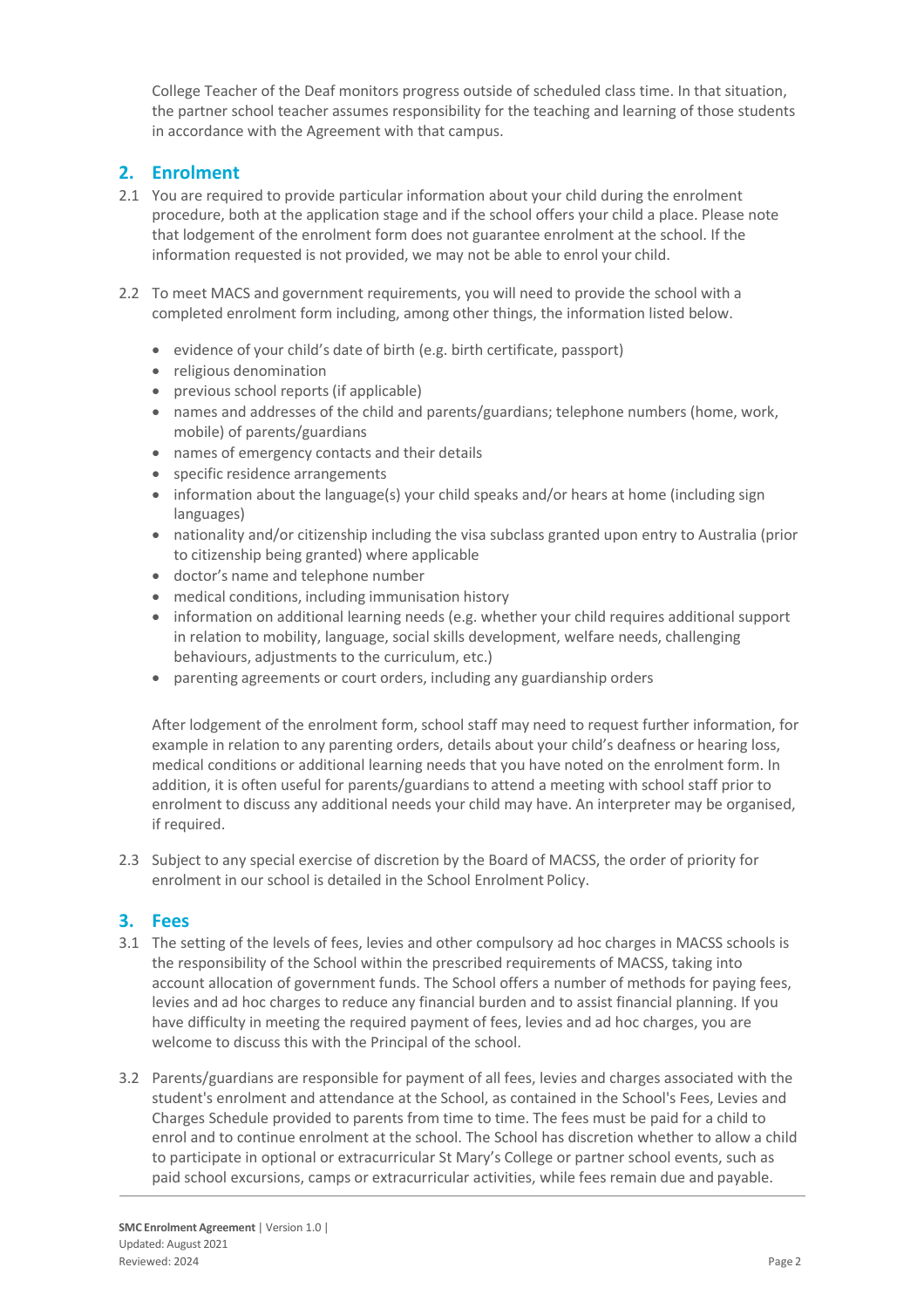3.3 In addition to the education services provided by St Mary's College in accordance with its obligations as a registered school, St Mary's College offers opportunities to students to participate in camps, activities or other services. Relevant information including the cost will be provided to parents/guardians with payment additional to the school fees unless otherwise stated. Refer to the St Mary's College for the Deaf School Enrolment Policy and the Fees and Charges Schedule.

### **4. Enrolment under minimum school entry age**

- 4.1 The School's enrolment policies and procedures are intended to ensure that, when enrolling students, MACSS schools are compliant with relevant Victorian and Australian government legislation. The minimum starting age for a child to be enrolled in a Victorian school is four years and eight months, i.e. a child must turn five by 30 April in the year of starting school.
- 4.2 For children who are deaf or hard of hearing, limited access to auditory input and spoken language during early childhood years results in a range of learning challenges that impede development of literacy skills, language, social skills and executive function. St Mary's College therefore, does not accept applications for enrolment of children under the minimum age and pre-Prep/Foundation programs. If the circumstances are considered exceptional, a parent may contact the principal to discuss whether enrolment may be considered and the approval process would be explained.

# **5. Child safe environment**

- 5.1 Catholic school communities have a moral, legal and mission-driven responsibility to create nurturing school environments where children are respected, their voices are heard, and where they are safe and feel safe.
- 5.2 Every person involved in Catholic education, including all parents at our School, has a responsibility to understand the importance and specific role they play individually and collectively to ensure that the wellbeing and safety of all children is at the forefront of all they do and every decision they make.
- 5.3 MACSS school's child safe policies, codes of conduct and practices set out our commitment to child safety, and the processes for identifying, communicating, reporting and addressing concerning behaviour and allegations of child abuse. These documents establish clear expectations for all staff and volunteers for appropriate behaviour with children in order to safeguard them against abuse. This takes into account the shared environment with the partner school and that different and sometimes greater measures may be needed for students who are deaf or hard of hearing and who may also have other disabilities.
- 5.4 Our School has established human resources practices where newly recruited staff, existing staff and volunteers in our school understand the importance of child safety, are trained to minimise the risk of child abuse, and are aware of our school's relevant policies and procedures. Our School also provides ongoing training, supervision and monitoring of staff to ensure that they are suitable to work with children as part of our human resources practices.
- 5.5 Our School has robust, structured risk management processes as prescribed by MACSS that help establish and maintain a child safe environment, which involves consideration of possible broadbased risk factors across a wide range of contexts, environments, relationships and activities that children within our school engage in. At least annually, our School collaborates with our partner schools about child safety and to specifically ensure that each partner school has adequately considered and captured risks associated with child safety at that school in their risk register.
- 5.6 Our School, in partnership with families, ensures children and young people are engaged and are active participants in decision-making processes, particularly those that may have an impact on their safety. This means that the views of staff, children, young people and families are taken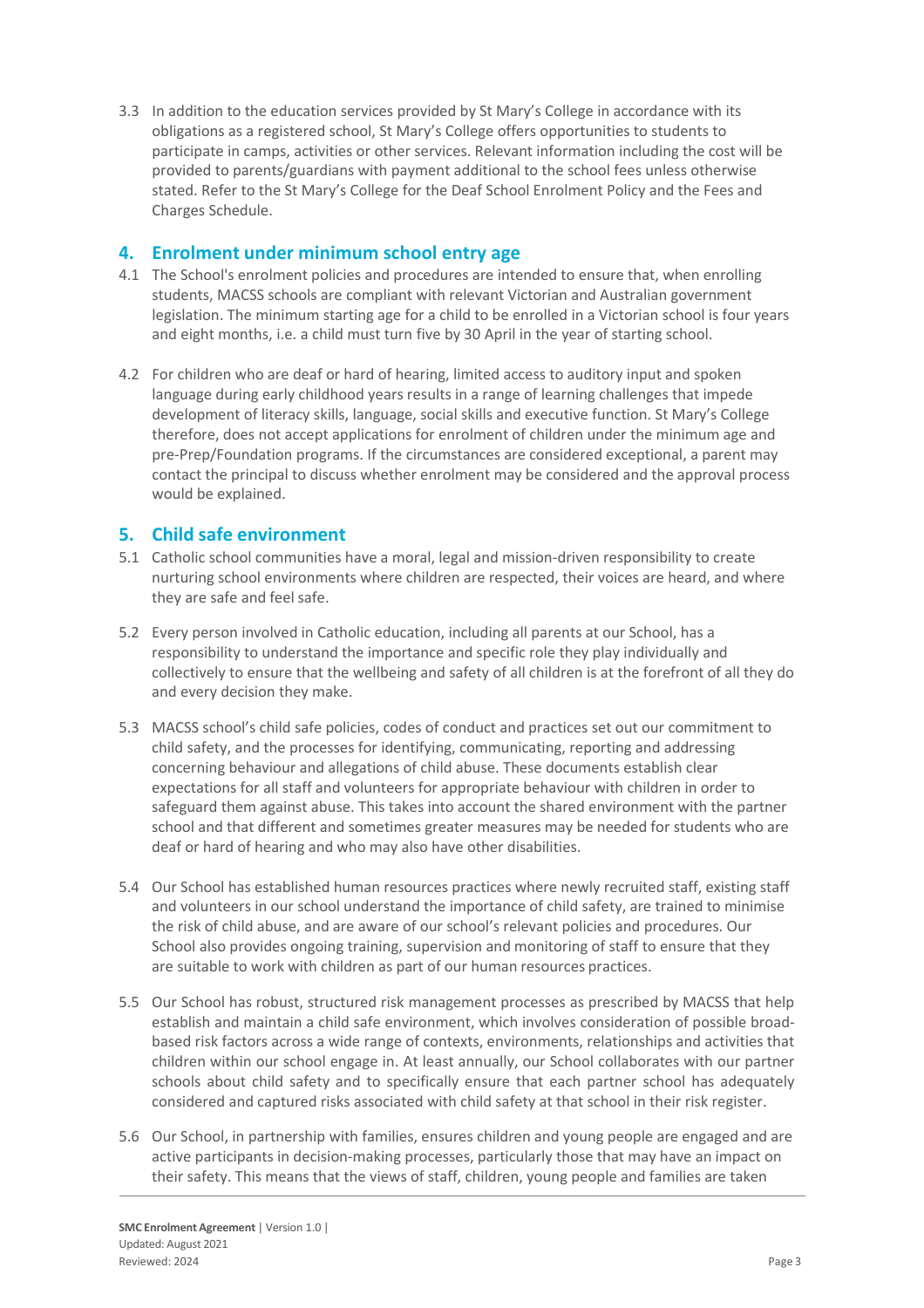seriously and their concerns are addressed in a just and timely manner.

- 5.7 Our School's child safety policies and procedures are readily available and accessible to the diversity of students enrolled at St Mary's College. Further details on MACSS' and the Catholic education community's commitment to child safety acrossVictoria can be accessed by visiting:
	- Catholic Education Commission of Victoria Ltd's child safety page [www.cecv.catholic.edu.au/Our-Schools/Child-Safety](http://www.cecv.catholic.edu.au/Our-Schools/Child-Safety)
	- MACS' child safety page <https://www.macs.vic.edu.au/Our-Schools/Child-Safety.aspx>

# **6. Period of Enrolment**

6.1 The enrolment of the student, once approved by the Principal of the School, commences in the Entry Year and continues until the completion of last year at the School or until the Student's enrolment is otherwise withdrawn or terminated.

### **7. Policies and procedures**

- 7.1 All of the School's Policies and Procedures are available on the School's website. For the purposes of this agreement, a reference to School's Policies and Procedures also includes processes, guidelines and any other applicable governance documentation.
- 7.2 The parents/guardians must comply with and take all reasonable steps to uphold the School's Policies and Procedures (as introduced or amended from time to time) including those concerning or dealing with:
	- a) the care, safety and welfare of students;
	- b) standards of dress, grooming and appearance;
	- c) grievance and complaints;
	- d) social media and the use of information, communication and technology systems;
	- e) student behaviour and conduct and discipline of students;
	- f) parent behaviour and conduct, including any Parent/Guardian Code of Conduct as may be published from time to time; and
	- g) privacy.

The School has absolute discretion in all of its operational and educational matters and offerings, as determined by its governing body, the Board of Directors of MACSS and MACS Executive Director, and subject to relevant delegations to the Principal of the School.

#### **8. Terms of enrolment regarding acceptable behaviour or conduct**

- 8.1 Our School is a community that exemplifies the gospel values of love, forgiveness, justice and truth. The School community recognises that everyone has the right to be respected, to feel safe and be safe; and, in this regard, understands their rights and acknowledges their obligation to behave responsibly.
- 8.2 Every person at the School has a right to feel safe, to be happy and to learn; therefore, we aimto:
	- a) promote the values of honesty, fairness and respect for others

b) acknowledge the worth of all members of the community and their right to work and learn in a positive environment

- c) maintain good order and harmony
- d) affirm cooperation as well as responsible independence in learning
- e) foster self-discipline and develop responsibility for one's own behaviour.
- 8.3 The MACSS Board and our College administration in consultation with the College community wherever appropriate, will prescribe standards of dress, appearance and behaviour for the student body. At St Mary's College, this will be determined in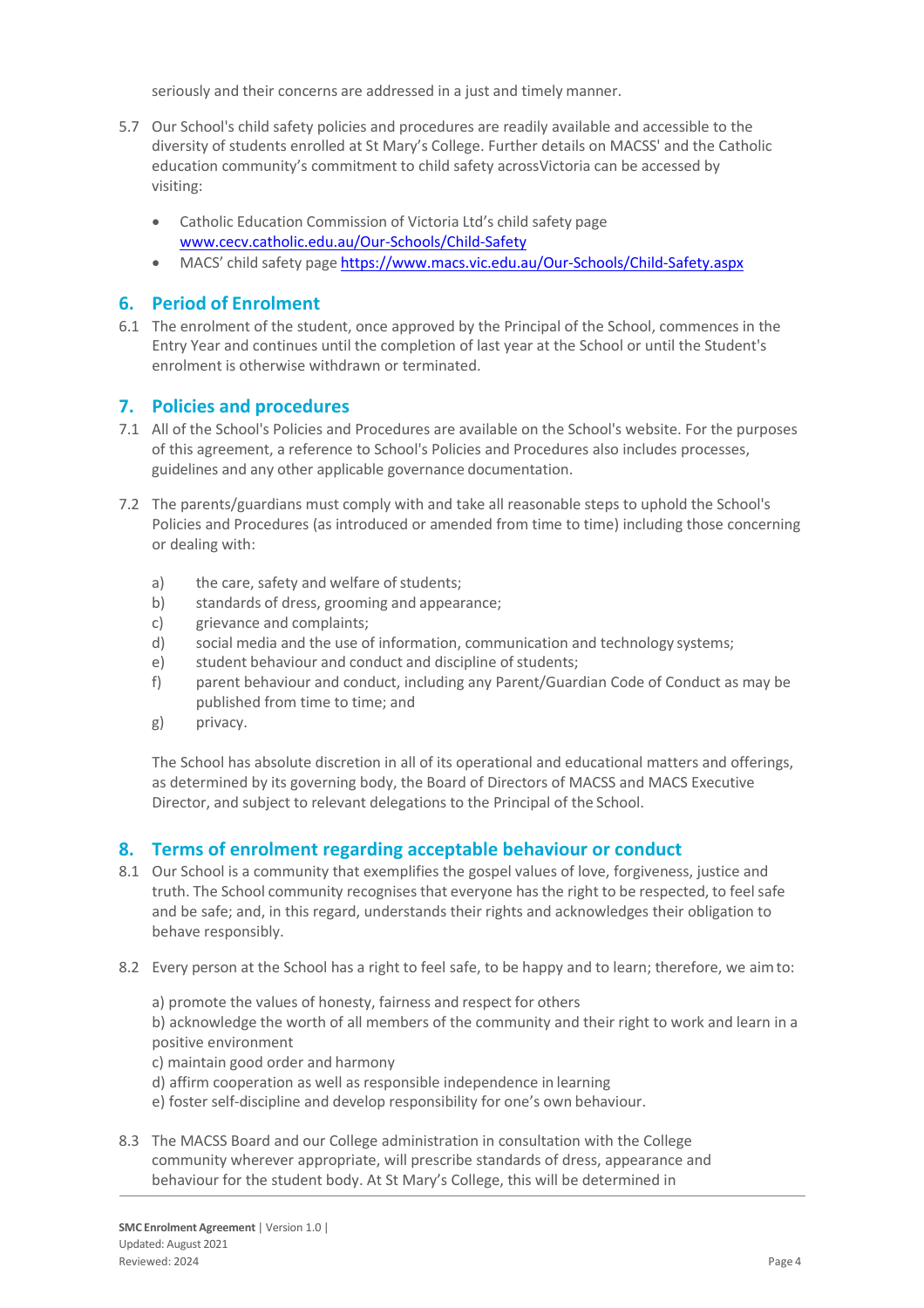consultation with each partner school.

- 8.4 As a term of your child's enrolment, parents and guardians agree that the Student is required to comply with the school's behaviour aims and code of conduct, and to support the school in upholding prescribed standards of dress, appearance and behaviour and ensure compliance with the Code of Conduct for Students.
- 8.5 The parents/guardians agree to be responsible for ensuring that the student is aware of all Policies and Procedures that apply to the student, including those relating to the student conduct and behaviour and any code of conduct for students, and to actively support the School in the implementation of such Policies, Procedures and codes of conduct.
- 8.6 The parents/guardians agree to comply with any Code of Conduct for Parents/Guardians or other policy implemented by the school from time to time which sets out the school's expectations of parents/guardians who have a student enrolled at the School.
- 8.7 The parents/guardians agree that any unacceptable behaviour by a child, or repeated behaviour by a parent or guardian that, in the school's view, is unacceptable and damaging to the partnership between parent/guardian and school, or otherwise in breach of the Student Code of Conduct or the Parent/Guardian Code of Conduct may result in suspension or termination of the child's enrolment.

# **9. Terms of enrolment regarding conformity with principles of the Catholic faith**

9.1 As a provider of Catholic education, the Principal will take into account the need for the school community to represent and comply with the doctrines, beliefs and principles of the Catholic faith when making decisions regarding matters of School administration, including enrolment. Students and families who are members of other faiths are warmly welcomed at our School. However, the MACSS Board or its delegates reserves the right to exercise administrative discretion in appropriate circumstances to suspend or terminate enrolment, where it is necessary to do so to avoid injury to the religious sensitivities of the Catholic school community.

# **10. Terms of enrolment regarding provision of accurate information**

- 10.1 It is vitally important that the Principal is made aware of each child's individual circumstances insofar as these may impact upon their physical, functional, emotional or educational needs, particularly where the School is required to provide additional support to the child.
- 10.2 Parents and guardians must provide accurate and up-to-date information when completing an enrolment form and must supply the School, prior to enrolment, any additional information as may be requested, including copies of documents such as medical/specialist reports (where relevant to the child's schooling), reports from previous schools, court orders or parenting agreements. Provision of requested documentation is regarded as a condition of enrolment, and enrolment may be refused or terminated where a parent/guardian has unreasonably refused to provide requested information or knowingly withheld relevant information from the School.
- 10.3 Where, during the course of a child's enrolment, new information becomes available that is material to the child's disability, educational and/or safety/wellbeing needs, it is a term of the child's continuing enrolment that such information is provided to the School promptly. Nonprovisionof such information will be treated as breach of these terms and conditions of enrolment.
- 10.4 The provision of an inaccurate residential address or failure to provide an updated residential address for the child will also be treated as a breach of the terms of enrolment.
- 10.5 Any breach of the terms and conditions of enrolment regarding provision of accurate information that is not rectified upon request by the school may result in a suspension or termination of enrolment.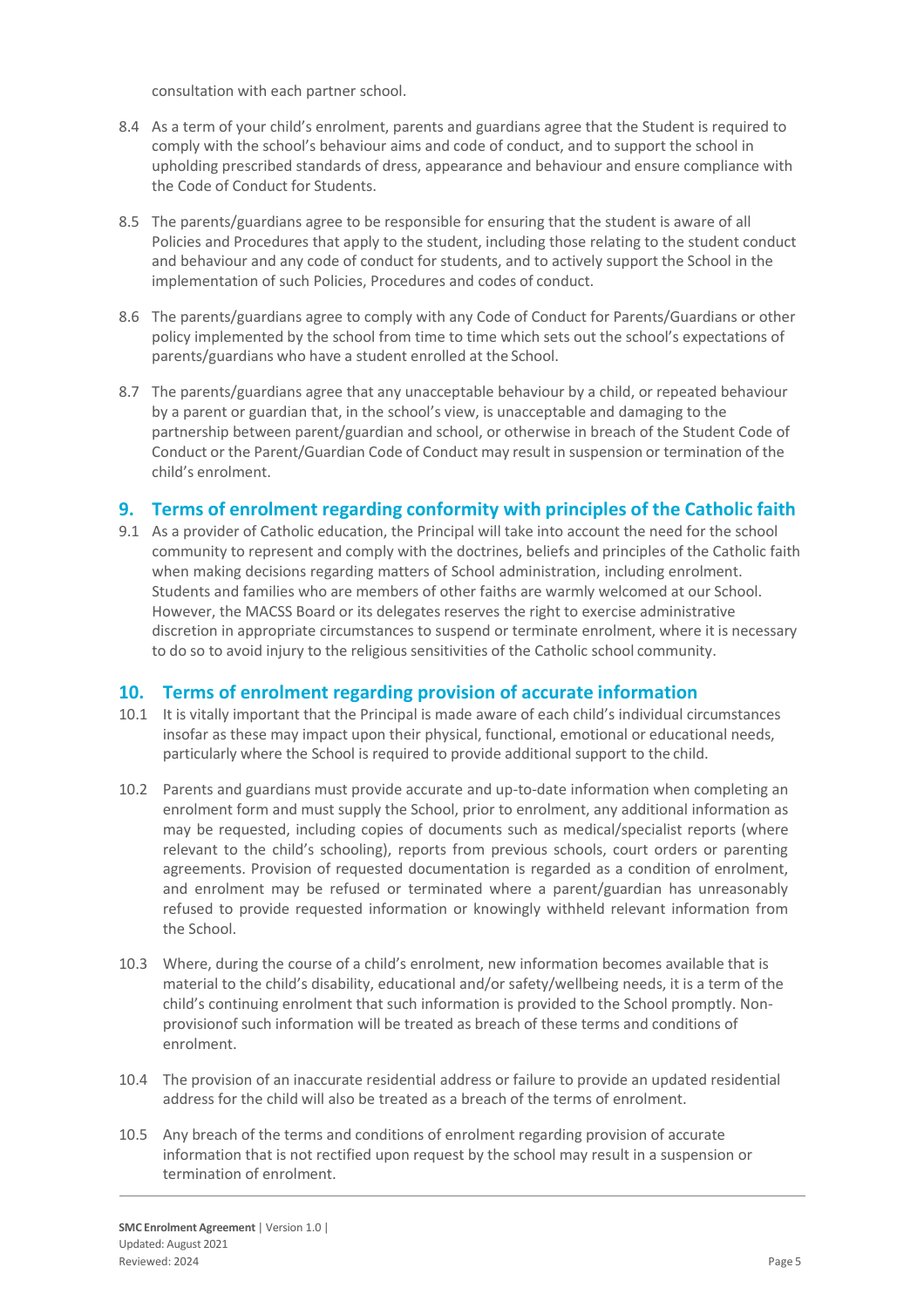# **11. Enrolment for children with additional needs**

- 11.1 The School welcomes parents/guardians who wish to enrol a child with needs additional to them being deaf or hard of hearing and will do everything possible to accommodate the child's needs within the scope of St Mary's College, provided that an understanding has been reached between the school and parents/guardians prior to enrolment regarding:
	- a) the nature of any diagnosed or suspected medical condition/disability, or any other circumstances that are relevant to the child's additional learning needs (for example, giftedness or an experience of trauma)
	- b) the nature of any additional assistance that is recommended/appropriate to be provided to the child (for example, medical or specialist equipment, specialist referrals, specific welfare support, modifications to the classroom environment or curriculum, aide assistance, individual education programs, behaviour support plans or other educational interventions as may be relevant)
	- c) the individual physical, functional, emotional or educational goals that are appropriate to the child, and how the parents/guardians and the School will work in partnership to achieve these goals
	- d) any limitations on the School's ability to provide the additional assistance requested.
- 11.2 The procedure for enrolling students with needs additional to being deaf or hard of hearing is otherwise the same as for enrolling any student.
- 11.3 As every child's educational needs can change over time, it will often be necessary for the School to review any additional assistance that is being provided to the child, in consultation with parents/guardians and the child's treating medical/allied health professionals, in order to assess whether:
	- a) the additional assistance remains necessary and/or appropriate to the child's needs
	- b) the additional assistance is having the anticipated positive effect on the child's individual physical, functional, emotional or educational goals
	- c) it remains within the School's ability to continue to provide the additional assistance, given any limitations that may exist.

#### **12. Assessment and updates**

12.1 Various opportunities are provided to keep you up to date with your child's progress. You will receive two comprehensive written reports each year and arrangements will be made for at least one interview where you can discuss your child's development with their teacher. In addition, you can always contact the school to arrange a meeting if you have any concerns or wish to receive an update on progress.

#### **13. Discipline**

- 13.1 The school has absolute discretion to determine when student conduct warrants disciplinary action to be taken by the school and that the school may apply disciplinary measures that the School deems appropriate in accordance with the School's Policies and Procedures, and which may include:
	- a) withdrawal of privileges;
	- b) detention at such times as the Principal may deem appropriate;
	- c) requiring the student to undertake additional school work during or after normal school hours;
	- d) suspension;
	- e) expulsion; and
	- f) such other consequences asthe School considers reasonable and appropriate.
- 13.2 Any serious failure by the student to comply with the School's Policies and Procedures may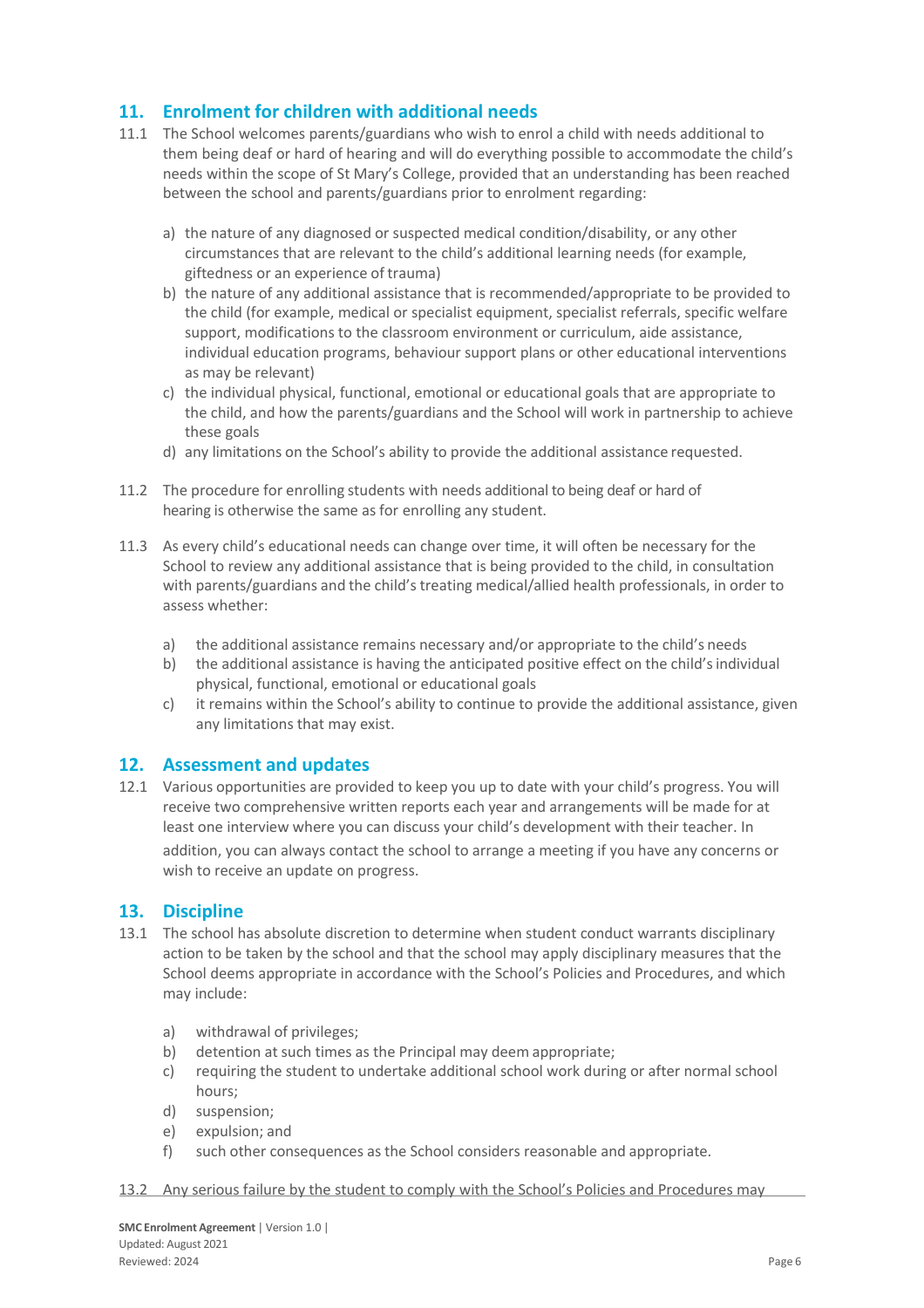affect the student's enrolment at the School, and that as a result, the student may be suspended from attending the School, their enrolment may be terminated and/or the School may charge or retain all or part of the fees, levies or charges for that term.

# **14. Termination of student's enrolment by the school**

- 14.1 The school reserves the right to require the parents or guardian to withdraw the student from the school or to cancel the student's enrolment at any time if the school reasonably considers that:
	- a) the student's behaviour, attitude or conduct to school work, other school activities or while attending school is considered unsatisfactory;
	- b) on grounds of the student's unsatisfactory conduct or performance or for misconduct;
	- c) the student fails to obey the School's Policies and Procedures or any Student Code of Conduct of the School;
	- d) a mutually beneficial relationship of trust and cooperation between the parents/guardians and the school or any of its staff has broken down to the extent that it adversely impacts on the School, any of its staff or the ability of the School to provide satisfactory educational services to the student;
	- e) the student's progress and performance is such that the student is not benefiting from the academic courses provided by the School;
	- f) the behaviour or conduct of the parents/guardians towards the School or to any of its staff breaches any Parent/Guardian Code of Conduct;
	- g) if any accounts or fees payable by the parents/guardians are not paid within the School's terms of payment or within the terms of any written agreement between the School and the parents/guardians permitting a later or deferred payment; or
	- h) circumstances exist whereby the ongoing enrolment of the student at the school is considered to be untenable or is not in the best interests of the student or the School.

## **15. General**

- 15.1 This enrolment agreement constitutes the sole and entire agreement between the parents/guardians and MACSS in relation to the enrolment of the student at the School.
- 15.2 The parents/guardians acknowledge that MACSS may from time to time vary the terms and conditions of this enrolment agreement.
- 15.3 Parents/guardians acknowledge that a student's enrolment at the School and this agreement with MACSS may be terminated in event of a material breach of this agreement or the application of one of the School's Policies and Procedures necessitates or permits such termination.
- 15.4 Any warranty, representation, guarantee or other term or condition whatsoever that is not contained in this agreement is excluded and is of no force or effect.
- 15.5 The agreement is governed by the laws of the State of Victoria, Australia.

# **Acceptance of Enrolment**

- By signing this Enrolment Agreement, I acknowledge that I enter into an agreement with MACS Specialists Schools Ltd, as the owner and governing authority for the school and I understand and accept the Terms and Conditions of Enrolment as set out in this Enrolment Agreement and I agree that there are certain expectations, obligations and guarantees required of parents/guardians of the School's students, so that a harmonious relationship may be established: I accept the offer of enrolment of my child at the School in the entry year and entry level noted in the enrolment application form;
- I will support and abide by all MACSS and School Policies and Procedures (including processes, guidelines and other governance documentation), as amended from time to time, in relation to programs of studies, sports, pastoral care, school uniform, acceptable behaviour, child safety, discipline and general operations of the School
- I will ensure that the information I have provided is kept up to date throughout the period of enrolment and I will notify the School promptly of any changes to that information (e.g. change of